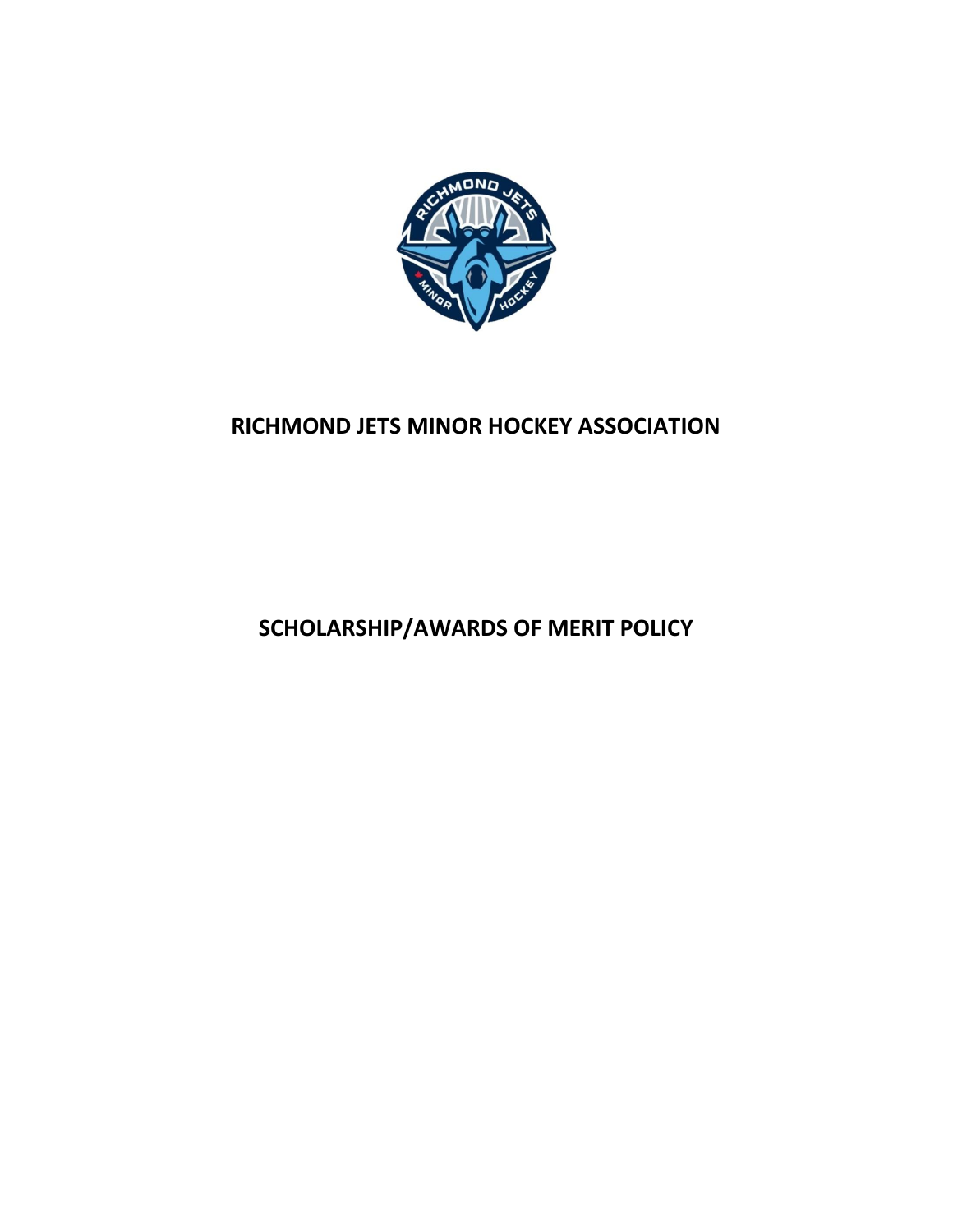1. RJMHA will establish and maintain a Scholarship/Award of Merit Fund which will recognize third year Midget RJMHA players who demonstrate exemplary performance in the areas of academics, community involvement, and leadership within hockey. The Fund shall draw from RJMHA general revenue or tournament surpluses, if any. The Executive Board will review the funds available annually, and determine the number of Scholarships and Awards of Merit to be distributed. Award selection shall be made by a Scholarship Committee, as outlined below. ("Scholarships" are awarded to those individuals with a grade point average sufficient for post-secondary studies.)

### 2. GENERAL

- (a) The purpose of this fund is to provide a source of revenue for the provisions of scholarships and awards of merit
- (b) RJMHA wishes to encourage its hockey players to achieve their academic and/or vocational goals while continuing their association with hockey.
- (c) There are to be Scholarships and Awards of Merit awarded annually. The number and amount of the Scholarships/Awards of Merit allotted is dependent on monies in the Scholarship/Award of Merit Fund.

# 3. ELIGIBILITY

- (a) RJMHA third year Midget players or Juvenile players, coaches and referees who: (i) are rostered with the Association for the hockey season in which application for a scholarship or award is made and (ii) are in good standing with RJMHA, and,
- (b) Applicants are in Grade 12 or graduated from high school for one year.
- (c) Scholarship/Award of Merit funds should be used for tuition at a postsecondary education or training.
- (d) A person may not receive more than one RJMHA Scholarship/Award of Merit.

# 4. QUALIFICATIONS

- RJMHA scholarships/awards of merit amounts will be based on a combination of the following:
- (a) good sportsmanship, leadership and character within the Association and the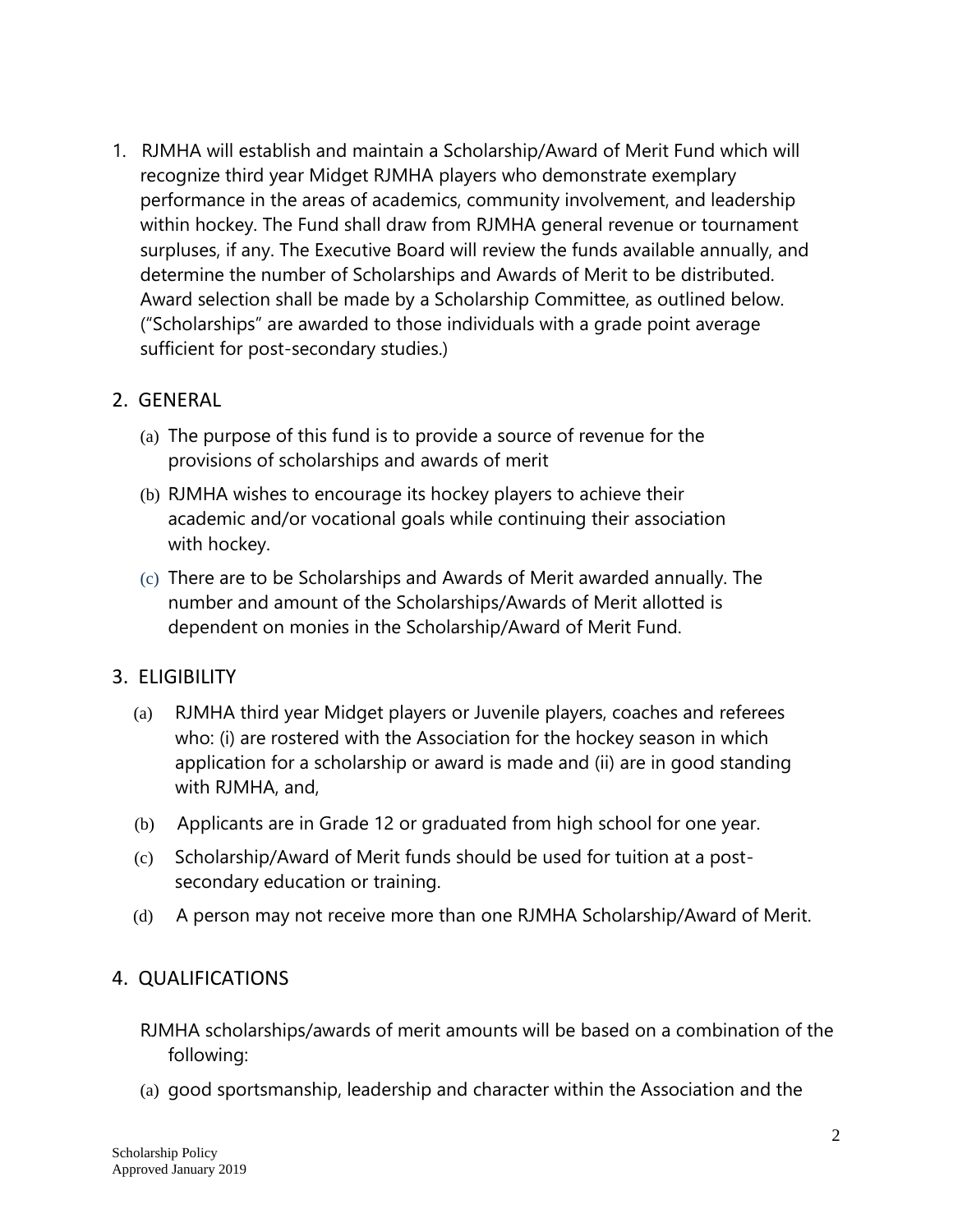community

- (b) good scholastic standings to qualify for a scholarship, and evidence of good standing and/or effort within any secondary program to qualify for an award of merit
- (c) good performance, ability and dedication to the Association displayed in capacity as a player, coach, referee and/or volunteer.

# 5. SCHOLARSHIP COMMITTEE

A Scholarship Committee will be established annually prior to December 31 of each year. It will be comprised of at least three individuals; one of whom will be a current or past Member of RJMHA. The Member so appointed will be the chair of the committee, and will nominate individuals for appointment to the Scholarship Committee (who need not be Members of RJMHA, and who preferably would be school administrators), and such nominations must be approved by the Executive Board.

# 6. SELECTION

Applicants will be invited each year to submit applications for Scholarships or Awards of Merit. The form of application will be made available to each potential candidate by mail, e- mail, notice or by posting the form on the RJMHA website. All applications will be reviewed by the Scholarship Committee, who based on the qualifications of each applicant, will recommend a scholarship / award amount for each individual. Selections and amounts will be approved by the Executive Board.

# 7. APPLICATION PROCESS

The information to be submitted with an application may vary and be determined by the Scholarship Committee each year, however the following will generally be required:

- (a) Name, address, phone number
- (b) a letter of application specifying the applicant's hockey achievements, participation in RJMHA, and other achievements (including academic, hockey, sport, community, family, volunteer participation, and service) that is cosigned by a coach of the applicant. **For Years 1 and 2, former activities with**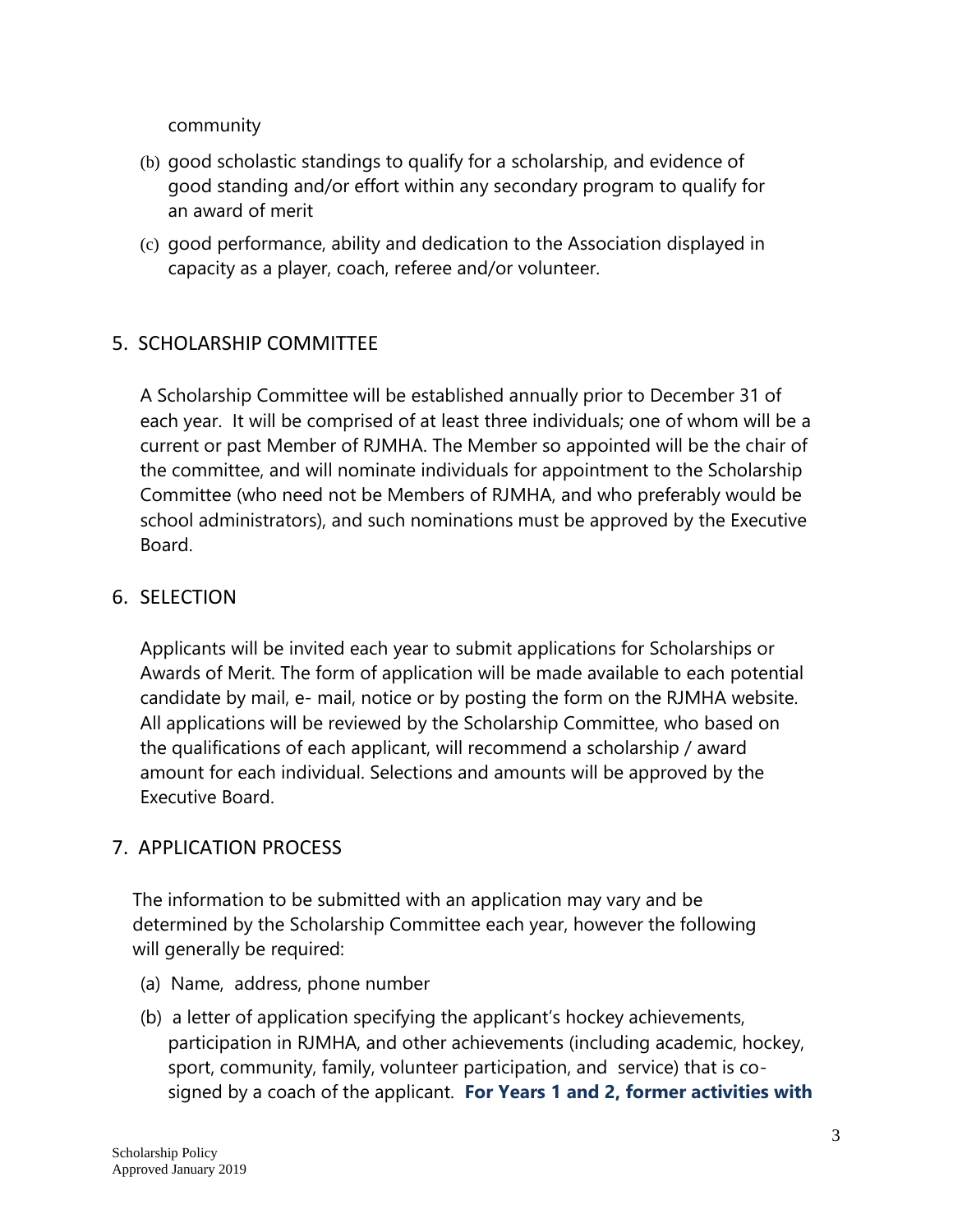### **either RMHA or SMHA are to be considered.**

- (c) copy of school report, with a letter from school principal or counsellor.
- (d) a letter of recommendation from:
	- i. RJMHA Coach Coordinator, when applicant is only a coach
	- ii. RJMHA Referee-In-Chief, when applicant is only a referee

#### 8. DATE FOR SUBMISSION

Applications and supporting documents must be received no later than March 31st of the current season, or such other date as the Board may determine.

### 9. SPECIAL ANNUAL SCHOLARSHIPS / AWARDS OF MERIT

The following special Awards are hereby established, and four of the scholarships / awards of merit granted by RJMHA each year will be designated or known as:

- *(a) RON FRAME AWARD*  Ron Frame played for RMHA and the Richmond Sockeyes. He drowned in a fishing accident when he was still a member of the Sockeyes. No monetary amount is associated with this Award
- (b) *KYLE MCKINNON SCHOLARSHIP*  Kyle McKinnon, a student at Hugh Boyd Secondary, played hockey for RJMHA from Tyke to Bantam (1989 to 2000) and refereed (1996 to 2000). During his second year in Bantam he was diagnosed with Ewings Sarcoma, a rare form of bone cancer, and had to stop playing in November. He continued to referee until March of that season, when he began his radiation / chemotherapy treatment. Kyle was never able to return to hockey, and he passed away August 28, 2001, just before what would have been his graduation year as a second year Midget. No monetary amount is associated with this Award.
- *(c) NOAH YELIZAROV SCHOLARSHIP/AWARD OF MERIT*  Noah Yelizarov played hockey for RJMHA from Novice to Juvenile. In 2004, at age 18, he died tragically in a freak accident in Thailand while touring with his friends. Noah loved playing hockey, especially being a goalie. If one of the successful RJMHA scholarship applicants is a Midget or Juvenile goalie then he/she would be given first preference for the Noah Yelizarov Scholarship/Award of Merit. No monetary amount is associated with this Award.